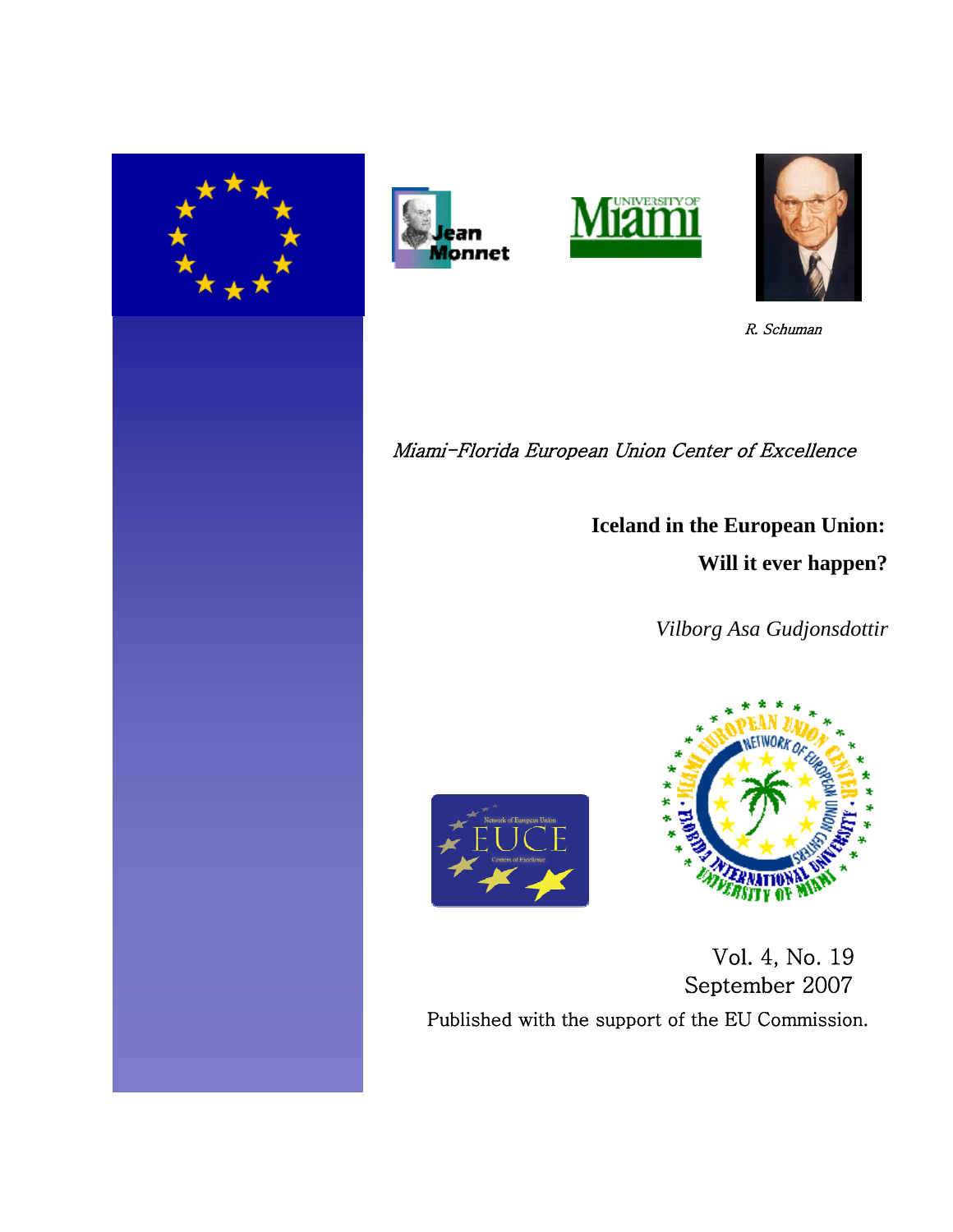# **EUMA**

*European Union Miami Analysis* **(EUMA), Special Series,** is a service of analytical essays on current, trend setting issues and developing news about the European Union.

These papers are produced by the Jean Monnet Chair, in cooperation with the Miami-Florida European Union Center of Excellence (a partnership of the University of Miami and Florida International University) as an outreach service for the academic, business and diplomatic communities.

Among the topics to be included in the series, the following are suggested:

- $\triangleright$  The collapse of the Constitution and its rescue
- $\triangleright$  Turkey: prospects of membership
- $\triangleright$  Immigration crisis and cultural challenges
- $\triangleright$  Security threats and responses
- $\triangleright$  The EU and Latin America
- $\triangleright$  The EU as a model and reference in the world
- $\triangleright$  The Common Agricultural Policy and other public subsidies
- $\triangleright$  The euro and the dollar
- $\triangleright$  EU image in the United States

These topics form part of the pressing agenda of the EU and represent the multifaceted and complex nature of the European integration process. These papers also seek to highlight the internal and external dynamics which influence the workings of the EU and its relationship with the rest the world.

Miami - Florida European Union Center **Jean Monnet Chair Staff:** University of Miami Joaquín Roy (Director) 1000 Memorial Drive Astrid Boening (Assistant Director) Coral Gables, FL 33124-2231 Maxime Larivé (Assistant Editor) Fax: (305) 284 4406 María Lorca (Assistant Editor) E-Mail: [jroy@miami.edu](mailto:jroy@miami.edu) Rémi Piet (Research Assistant) Web: [www.miami.edu/eucenter](http://www.miami.edu/eucenter)

101 Ferré Building Leonardo Capobianco (Research Assistant) Phone: 305-284-3266 Cathinka Lerstad (Research Assistant)

# **Miami-Florida European Union Center**

Elizabeth Prugl (FIU, Co-Director),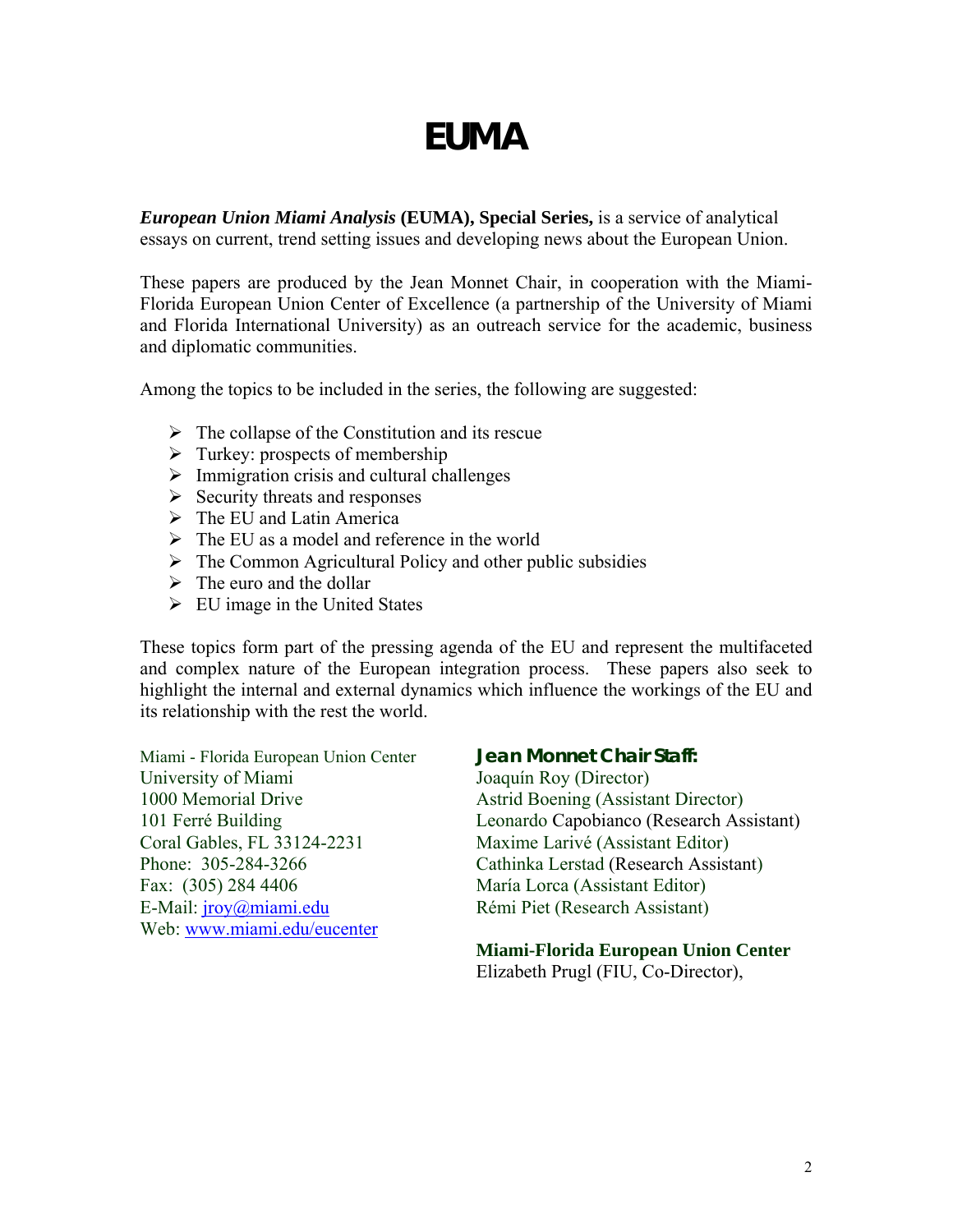# **Iceland in the European Union: Will it ever happen?**

Vilborg Asa Gudjonsdottir [♣](#page-2-0)

#### **1 Introduction**

Relations between Iceland and the European Union date back to 1973 when Iceland signed a bilateral free trade agreement with the EU. The agreement only covered part of the trade between Iceland and EU member states at that time, and after the EU set forth the Single European  $Act<sup>1</sup>$  $Act<sup>1</sup>$  $Act<sup>1</sup>$  in 1986 the bilateral agreement was replaced by the European Economic Area Agreement (EEA), to prevent trade barriers between  $EFTA<sup>2</sup>$  $EFTA<sup>2</sup>$  $EFTA<sup>2</sup>$  countries and EU member states. The main goal of the EEA Agreement is to form a homogeneous market zone covering EU and EFTA member states Iceland, Norway and Liechtenstein. Besides giving Iceland open access to EU´s common market the agreement also includes common rules in various areas to ensure fair competition, environmental protection, consumer protection and minimum social benefits. In addition the three EFTA states can participate in EU´s framework programmes, on research and development, education, information services, social policy, the environment and the audio-visual sector.<sup>[3](#page-2-3)</sup>

 Although the EEA agreement does not cover agriculture and fisheries, Iceland has bilateral agreements with the EU covering trade with agricultural and fisheries products.

 In addition the EEA agreement does not cover other aspects of the European Union, such as foreign affairs, the economic and monetary union, customs union, justice and home affairs, wildlife conservation and utilization of natural resources.<sup>[4](#page-2-4)</sup>

 Talks of EU membership have been adherent in Iceland for quite some time. Why hasn´t Iceland joined the European Union, and what are the chances of it doing so in the nearest future?

### **2 EFTA**

 $\overline{a}$ 

Since the end of World War II economic and political integration has been on the Western European agenda, the first step being the creation of the European Coal and Steel Community in 19[5](#page-2-5)1. Talks on a larger Western European free trade zone in 1958 failed, partly because the  $EC<sup>5</sup>$ Commission and several member countries feared that it would undermine the EC consolidation process, and partly because of British insistence on preferential treatment of its Commonwealth ties and its special relationship with the United States.<sup>[6](#page-2-6)</sup> In reaction, Austria, Norway, Denmark, Portugal, Sweden, Switzerland and the United Kingdom formed the European Free Trade Association (EFTA) in January 1960.

<span id="page-2-0"></span><sup>♣</sup> **Vilborg Ása Guðjónsdóttir** is a MA student in International Relations at the University of Iceland, studying at the University of Miami as an exchange student 2006-2007. She has her Bachelors of Science in Business Administration from Reykjavík University, Iceland.

<span id="page-2-1"></span><sup>&</sup>lt;sup>1</sup> The Single European Act called for the free movement of goods, services, capital and labour amongst EC(EU) member states.

<span id="page-2-2"></span><sup>&</sup>lt;sup>2</sup> EFTA: The European Free Trade Association. Members: Iceland, Norway, Switzerland and Liechtenstein.

<sup>&</sup>lt;sup>3</sup> Evrópusamtökin, "EES samningurinn".<http://www.evropa.is/page.asp?Id=552>

<span id="page-2-4"></span><span id="page-2-3"></span><sup>4</sup> Hagstofa Íslands, "Utanríkisverslun með vörur, nr. 2006:1", 2006. <http://www.hagstofa.is/lisalib/getfile.aspx?ItemID=4266>

<sup>5</sup> EC: European Community, which became the European Union in 1992.

<span id="page-2-6"></span><span id="page-2-5"></span><sup>&</sup>lt;sup>6</sup> Abrams, R., Cornelius, P., Hedfors, P. and Tersman, G. (December 1990). The Impact of the European Community's Internal Market on EFTA. Washington D.C.: International Monetary Fund.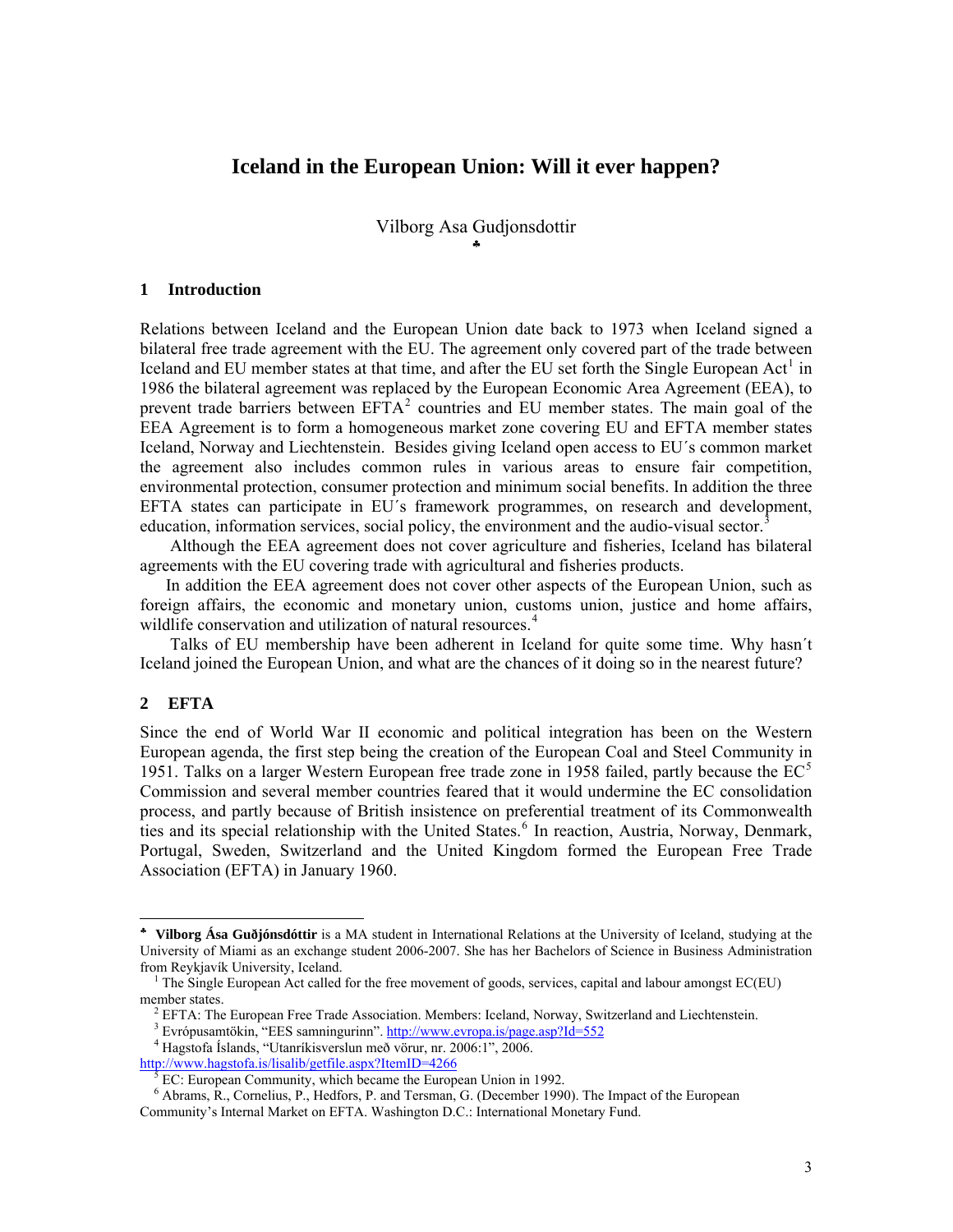Finland joined in 1961, and Iceland in  $1970$  $1970$  $1970$ .<sup>7</sup> The so-called Stockholm Convention, which has been reformed and is now called the EFTA Convention, set out the objectives of the Association and defined the rights and obligations of the Member States.<sup>[8](#page-3-1)</sup> During the first 35 years of EFTA's existence, six countries left the Association when they joined the European Union, the UK and Denmark in 1973, Portugal in 1986 and Austria, Finland and Sweden in 1995.

 The countries left in EFTA were thus Iceland, Norway, Switzerland, and Liechtenstein, which joined in 1991. The four remaining members are all part of the European Economic Area (EEA), except for Switzerland which rejected ratification of the EEA Agreement in a referendum in 1992 and therefore upholds bilateral agreements with the EU. The EEA agreement provides EFTA countries access to EU's common market as well as participation in various EU framework programmes, such as research and technological development, education, information services, social policy, the environment and the audio-visual sector.<sup>[9](#page-3-2)</sup>

 EFTA countries have traded freely with industrial goods since 1966, and fishing industry products since 1990. In 2001 new areas were added, such as trade in services and investment, mutual recognition of conformity assessment, free movement of persons, social security and mutual recognition of diplomas, land and air transport, public procurement and intellectual property rights. EFTA is not a customs union and EFTA states are therefore free to impose taxes on countries outside the agreement. The Association has however made free-trade agreement with 20 countries since 1990, ten middle- and eastern European countries, Israel, the Palestinian Liberation Organization, Morocco, Turkey, Tunisia, Macedonia, Mexico, Croatia, Jordan, Singapore, Lebanon, Chile, Southern African Customs Union and lastly the Republic of Korea in 2005. Ongoing negotiations include Canada, Egypt and Thailand. In addition EFTA has made socalled declarations on cooperation with Albania, Algeria, Gulf Cooperation Council, Southern Common Market, Serbia and Montenegro and Ukraine.<sup>[10](#page-3-3)</sup> Thus EFTA is a trade block which sustains bilateral free trade agreements with outside states, while other trade blocs, such as NAFTA, deal solely with free trade between its member states.

 EFTA is served by three institutions: the EFTA Secretariat, the EFTA Surveillance Authority and the EFTA Court. Its headquarters are in Geneva although an office in Brussels manages the EEA Agreement.<sup>[11](#page-3-4)</sup> In spite of its modest size, EFTA is at the moment the world's ninth largest trader in merchandise trade, fifth largest in commercial services and ranks among the world's largest markets for both inward and outward investment flows. In addition the EFTA members rank among the ten countries with the highest GDP per capita in the world.<sup>[12](#page-3-5)</sup>

On the 1<sup>st</sup> of January 1973 Iceland signed a bilateral free trade agreement with the European Union which only covered part of the trade between Iceland and EU member states at that time. After the EU set forth the Single European Act<sup>[13](#page-3-6)</sup> in 1986 the bilateral agreement was replaced by the European Economic Area Agreement (EEA), to prevent trade barriers between  $EFTA^{14}$  $EFTA^{14}$  $EFTA^{14}$  countries and EU member states. Switzerland, one of the EFTA states, did however reject ratification of the EEA Agreement in a referendum in 1992, as formerly mentioned, and therefore still upholds bilateral agreements with the EU.<sup>[15](#page-3-8)</sup> Since the

1

<span id="page-3-0"></span><sup>7</sup> Ibid.

<sup>8</sup> EFTA Secretariat, "Building EFTA, a Free Trade Area in Europe", 1966. Geneva: EFTA Secretariat.

<span id="page-3-2"></span><span id="page-3-1"></span><sup>9</sup> Fastanefnd framkvæmdarstjórnar ESB, "EFTA. European Free Trade Association. Fríverslunarsamtök Evrópu.", <http://www.esb.is/siteindex/efta.htm>

 $10$  European Free Trade Association, "This is EFTA", 2007.

<span id="page-3-3"></span>[http://secretariat.efta.int/Web/Publications/this\\_is\\_EFTA/note/this\\_is\\_efta\\_2007.pdf](http://secretariat.efta.int/Web/Publications/this_is_EFTA/note/this_is_efta_2007.pdf)

<span id="page-3-4"></span> $<sup>11</sup>$  Fastanefnd framkvæmdarstjórnar ESB, "EFTA. European Free Trade Association. Fríverslunarsamtök Evrópu.",</sup> <http://www.esb.is/siteindex/efta.htm>

<span id="page-3-5"></span> $<sup>12</sup>$  European Free Trade Association, "This is EFTA", 2007.</sup>

[http://secretariat.efta.int/Web/Publications/this\\_is\\_EFTA/note/this\\_is\\_efta\\_2007.pdf](http://secretariat.efta.int/Web/Publications/this_is_EFTA/note/this_is_efta_2007.pdf)

<span id="page-3-8"></span><span id="page-3-7"></span><span id="page-3-6"></span><sup>&</sup>lt;sup>13</sup> The Single European Act called for the free movement of goods, services, capital and labour amongst EC(EU) member states.

<sup>&</sup>lt;sup>14</sup> EFTA: The European Free Trade Association. Members: Iceland, Norway, Switzerland and Liechtenstein.

15 Fastanefnd Framkvæmdarstjórnar ESB. "Evrópska Efnahagssvæðið"*.* [http://www.esb.is/eu\\_and\\_country/eea.htm](http://www.esb.is/eu_and_country/eea.htm)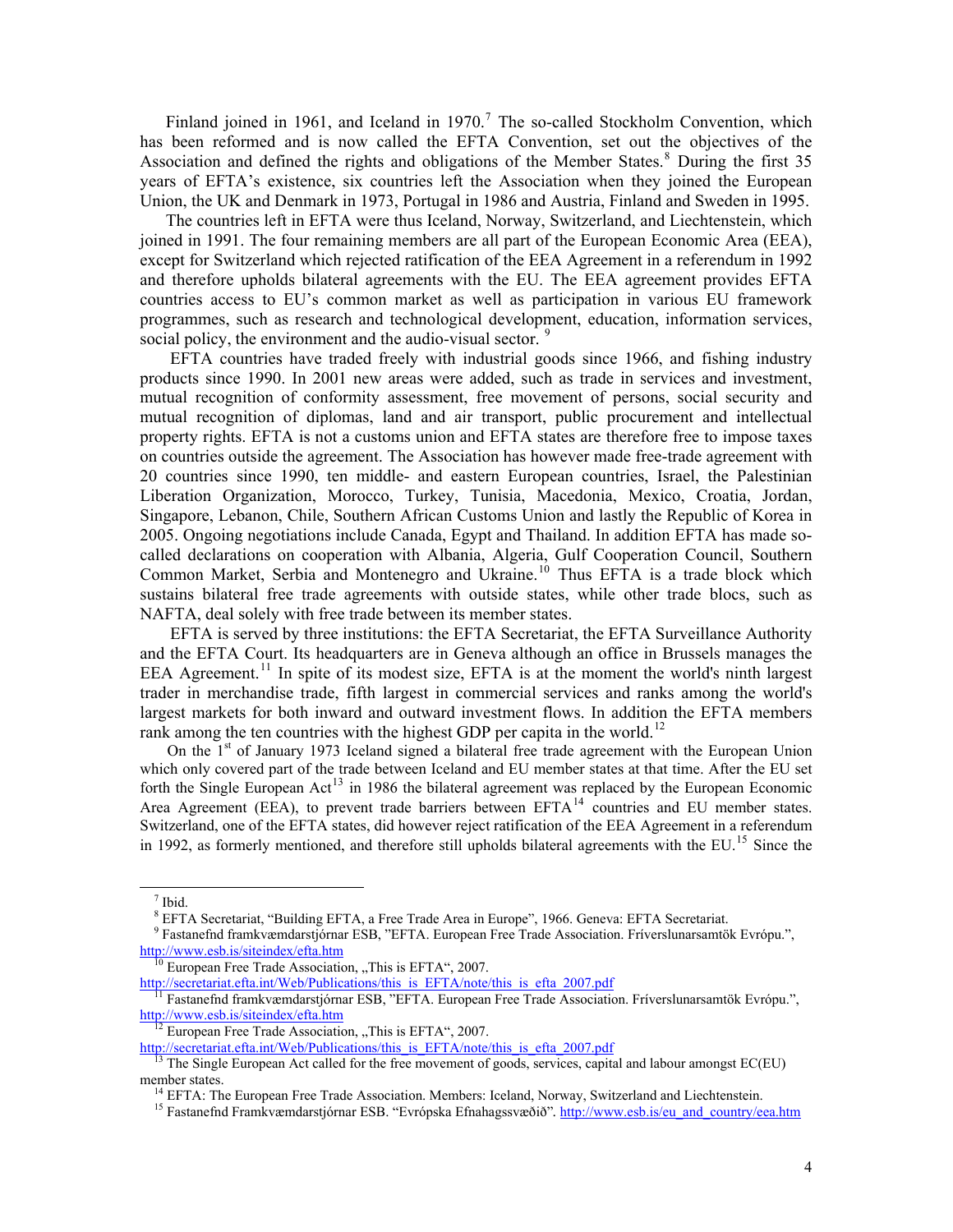EEA Agreement was established the EU thus deals with EFTA countries Iceland, Norway and Liechtenstein through the EEA Agreement and with Switzerland through a bilateral agreement.

#### **3 The EEA Agreement**

The main goal of the EEA Agreement is to form a homogeneous market zone covering EU and EFTA member states Iceland, Norway and Liechtenstein. The Agreement contains 129 articles which define the agreement, 22 appendixes that contain over 2,000 awards, and 49 waivers and special provisions. Besides giving Iceland free access to EU´s common market the agreement also includes common rules in various areas to ensure fair competition, environmental protection, consumer protection and minimum social benefits. In addition the three EFTA states can participate in EU´s framework programmes, on research and development, education, information services, social policy, the environment and the audio-visual sector. These joint programs have increased substantially the turnover in research and development in Iceland and encouraged cooperation between businesses and institutions in Iceland and other European countries.<sup>[16](#page-4-0)</sup> The Icelandic Government takes part in financing the programmes it participates in, with grants obtained generally exceeding contributions. Icelandic businesses, organizations and individuals have been able to participate in over 30 framework programmes for the last 20 years, with very good results. The *Lifelong Learning Programme* replaced the Socrates Programme on the 1st of January this year as the framework for EU´s educational and training programmes. Icelanders have throughout the years mainly participated in Comenius, Erasmus and Grundtvig programmes, which cover different educational stages, and also Leonardo, an internship programme. The EEA Agreement also made it possible for Icelanders to study wherever in the EEA area, just like citizens of EU member states. Universities in EU member states can thus not put a quota on students from Iceland but they can however charge higher tuition fees than apply to students of EU member states, which is something the United Kingdom has been known for exploiting.<sup>[17](#page-4-1)</sup>

 The European Union is Iceland's most important business transactor with around 75% of the country's exports going to the EU in 2005 and about  $62\%$  of imports coming from the Union.<sup>[18](#page-4-2)</sup>

 Although the EEA agreement does not cover agriculture and fisheries, Iceland has bilateral agreements with the EU covering trade with agricultural and fisheries products. In addition the EEA agreement does not cover other aspects of the European Union, such as foreign affairs, the economic and monetary union, customs union, justice and home affairs, wildlife conservation and utilization of natural resources. The agreement is all the same quite comprehensive and dynamic in nature, changing parallel to changes made in EU laws and rules regarding the common market.<sup>[19](#page-4-3)</sup>

 When the EEA Agreement was being negotiated one of Iceland's main terms was that legislative power would stay in the hands of the national parliaments of the EEA/ EFTA states, not be rendered to EU institutions.<sup>[20](#page-4-4)</sup> As a result the EEA/ EFTA countries do not have a say in deciding upon new EU legislation, but they do however have formal rights to participate in the forming of the legislation in its beginning stages. EU directives do not have direct legal effects in EEA/ EFTA states, specific negotiations on if and how they will apply take place, where special

 $16$  Evrópusamtökin, "EES samningurinn". <http://www.evropa.is/page.asp?Id=552>

<span id="page-4-1"></span><span id="page-4-0"></span><sup>&</sup>lt;sup>17</sup> Fastanefnd framkvæmdastjórnar ESB gagnvart Íslandi og Noregi, "Ísland og samstarfsáætlanir ESB". [http://www.esb.is/eu\\_and\\_country/programs.htm](http://www.esb.is/eu_and_country/programs.htm) 

<span id="page-4-2"></span><sup>&</sup>lt;sup>18</sup> Hagstofa Íslands, "Utanríkisverslun með vörur, nr. 2006:1", 2006. <http://www.hagstofa.is/lisalib/getfile.aspx?ItemID=4266>

 $19$  Ibid.

<span id="page-4-4"></span><span id="page-4-3"></span>20 Alþingi Íslands, "1.frumvarp til laga um Evrópska Efnahagssvæðið: 116.löggjafarþing – 1.mál", 1992. <http://www.althingi.is/altext/116/s/0001.html>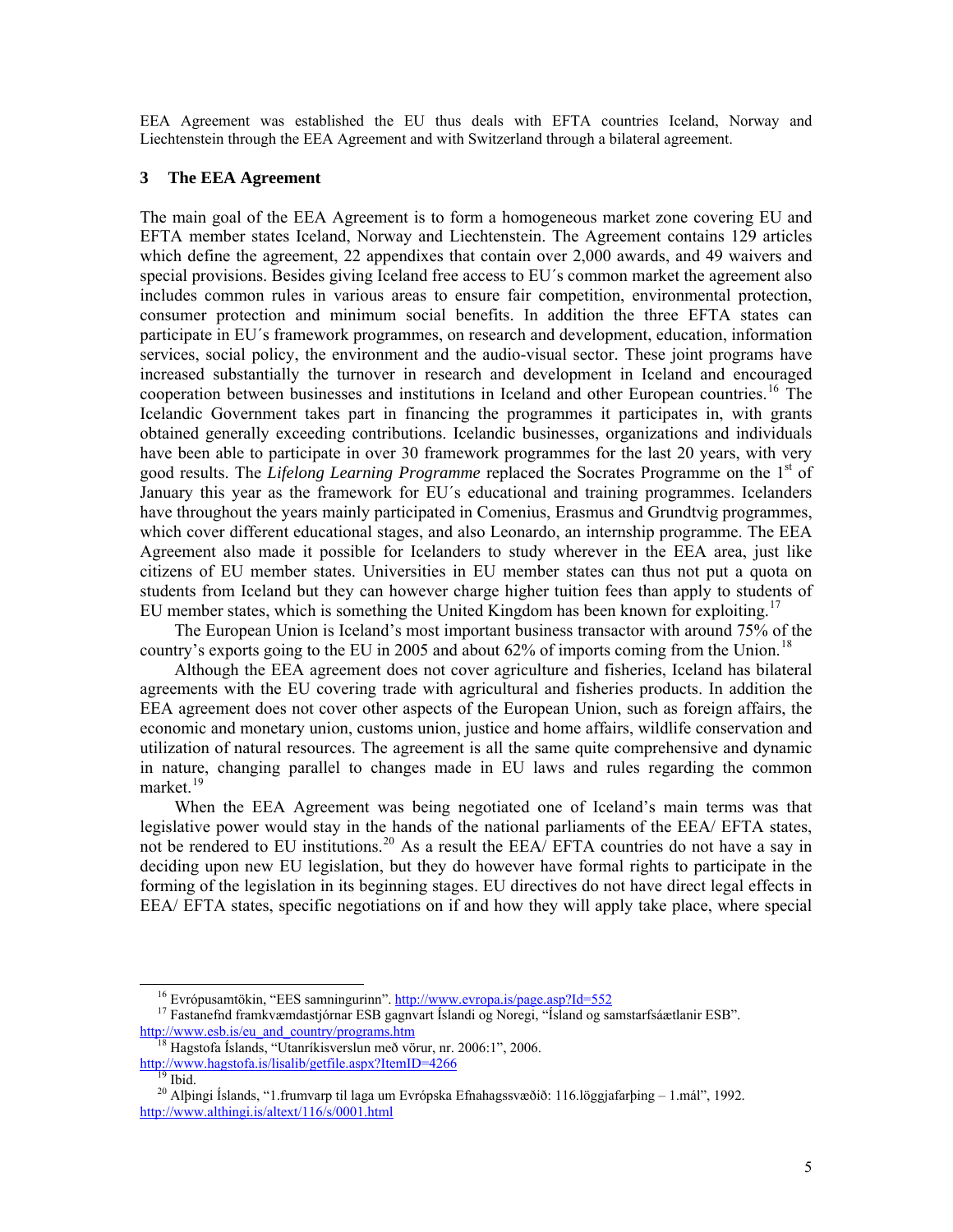adjustments and exemptions can be negotiated, both material and technical.<sup>[21](#page-5-0)</sup> Since new EU member states automatically become members of EU´s common market they have to become a part of the EEA Agreement as well.<sup>[22](#page-5-1)</sup> A special agreement is made with new member states and the Agreement's text is amended accordingly.

#### **3.1 EEA Institutions**

The EEA Agreement is based on a two pillar system of EU and EFTA institutions, in addition to four joint frameworks; the EEA Council, the EEA Joint Committee, the Joint EEA Parliamentary Committees and the EEA Consultative Committee.<sup>[23](#page-5-2)</sup>

 The collaboration mainly takes place through the EEA Joint Committee and the joint effort of the Standing Committee of the EFTA states, EFTA Surveillance Authority (ESA) and the European Commission. In addition, ministers, parliamentarians and various beneficiaries consult regularly on the EEA Agreement itself and important political matters that affect member states.<sup>[24](#page-5-3)</sup>

 Everyday talks between EEA/ EFTA states and the EU take place in the EEA Joint Committee. There matters of opinion are discussed and decisions made on which EU laws relate to the EEA Agreement and whether they are acceptable for EEA/ EFTA states. The Committee meets on average once a month, with the ambassadors of Iceland, Norway and Liechtenstein appearing on behalf of their governments and a senior official on behalf of the EU. The Standing Committee of the EFTA states is one of the most important consultation and cooperation fields of EEA/ EFTA member states where matters up for discussion are issues that arise in the EEA Joint Committee and the EEA Council. There the three states get familiar with each others interests and take a united stand before representing their case before the EU.<sup>[25](#page-5-4)</sup>

Although the EEA Agreement does not cover foreign affairs, defense, and security, it contains a text on political consultation and discussions between the governments of EU member states and EFTA states. The political consultations mainly consist of meetings in the EEA Council twice a year and specialist meetings a few times a year, where issues concerning international peace and security are discussed. Thirdly Iceland stands in with the EU in a number of public statements, often before the United Nations, on issues regarding human rights, peace, and security, amongst other things.

<span id="page-5-2"></span>bin/unds.pl?txti=/wwwtext/html/130/s/0412.html&leito=st%E6kkun%5C0EES#word1<br><sup>23</sup> Forsætisráðuneyti Íslands (Iceland´s Prime Ministry), "Tengls Íslands og Evrópusambandsins; Skýrsla Evrópunefndar um samstarfið á vettvangi EES og Schengen og um álitaefni varðandi hugsanlega aðild<br>Íslands að Evrópusambandinu", March 2007. http://www.mbl.is/media/61/661.pdf

<span id="page-5-3"></span><sup>24</sup> Fastanefnd Framkvæmdarstjórnar ESB, "Evrópska Efnahagssvæðið". [http://www.esb.is/eu\\_and\\_country/eea.htm](http://www.esb.is/eu_and_country/eea.htm)

<span id="page-5-0"></span><sup>&</sup>lt;sup>21</sup> Forsætisráðuneyti Íslands (Iceland´s Prime Ministry), "Tengls Íslands og Evrópusambandsins; Skýrsla Evrópunefndar um samstarfið á vettvangi EES og Schengen og um álitaefni varðandi hugsanlega aðild<br>Íslands að Evrópusambandinu", March 2007. http://www.mbl.is/media/61/661.pdf

<span id="page-5-1"></span><sup>&</sup>lt;sup>22</sup> Alþingi Íslands, "Frumvarp til laga um breytingu á lögum um Evrópska efnahagssvæðið, nr. 2/1993, með síðari breytingum", 2003-2004. [http://www.althingi.is/dba-](http://www.althingi.is/dba-bin/unds.pl?txti=/wwwtext/html/130/s/0412.html&leito=st%E6kkun%5C0EES#word1)

<span id="page-5-4"></span> $^{25}$  Ibid.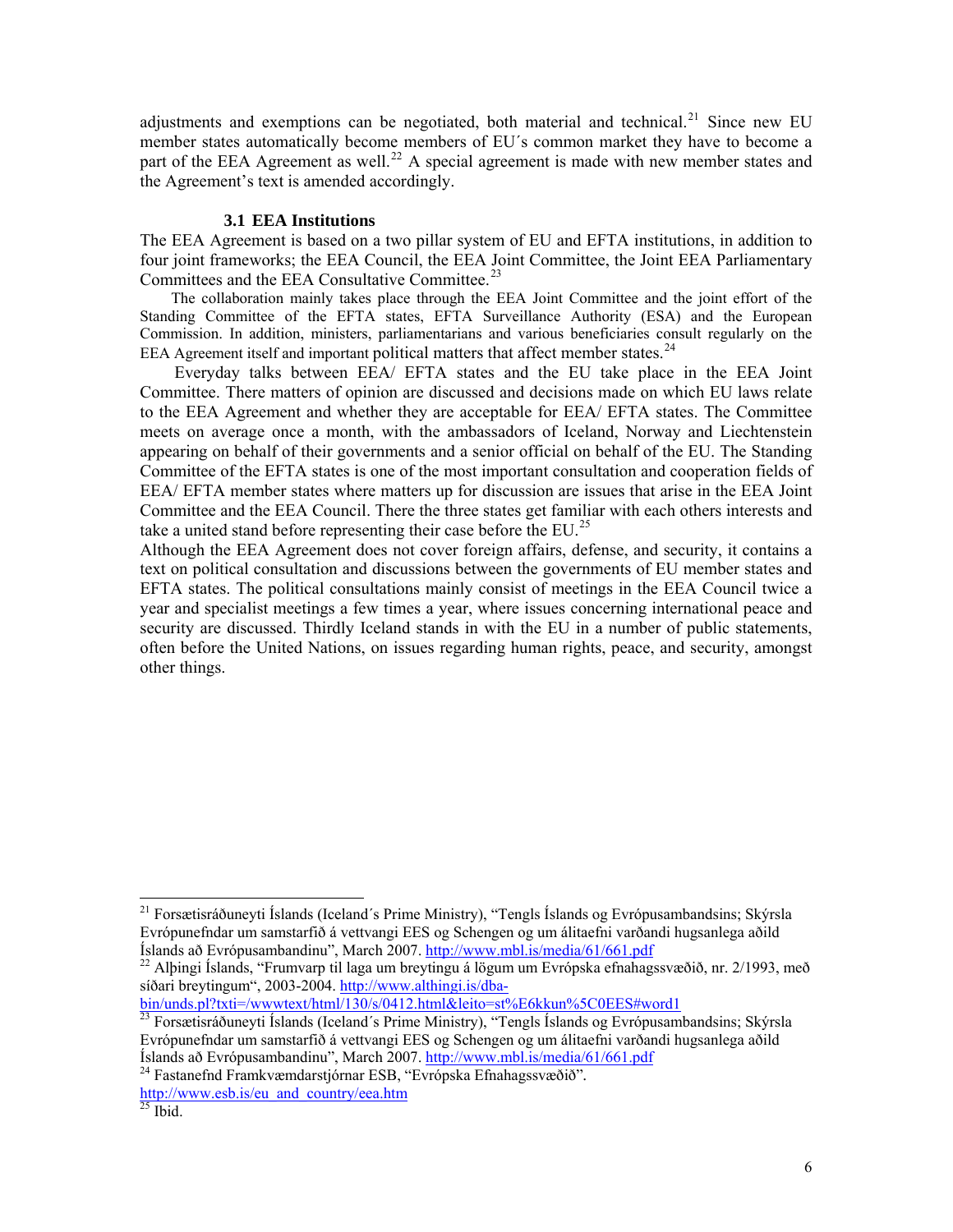|  | Diagram 1: Institutional Structure <sup>26</sup> |  |
|--|--------------------------------------------------|--|
|  |                                                  |  |

| The EFTA Pillar                                                     | <b>EEA</b> Institutions                                                                                                 | The EU Pillar                                                                           |
|---------------------------------------------------------------------|-------------------------------------------------------------------------------------------------------------------------|-----------------------------------------------------------------------------------------|
| Iceland, Liechtenstein, $\rightarrow$<br>Norway                     | <b>EEA</b> Council<br>- Ministers from EU and EEA/EFTA<br>states                                                        | $\leftarrow$ Council of Ministers                                                       |
| EFTA Secretariat $\rightarrow$                                      | Joint EEA Committee<br>- The Commission and government<br>representatives from EU members<br>states and EEA/EFTA states | $\leftarrow$ European Commission                                                        |
| <b>EFTA</b> Surveillance<br>Authority                               | $\hookrightarrow$                                                                                                       | European Commission                                                                     |
| <b>EFTA Court</b>                                                   |                                                                                                                         | EU Court of Justice                                                                     |
| $\rightarrow$ EFTA Parliamentary<br>Committee<br>- EFTA Secretariat | Joint Parliamentary Committee<br>- Parliamentarians from EFTA states<br>and the European Parliament                     | ← European Parliament<br>- The Secretariat of the European<br>Parliament                |
| $\rightarrow$ EFTA Consultive Committee                             | <b>EEA Consultative Committee</b>                                                                                       | $\leftarrow$ European Economic and Social<br>Committee<br>- The Secretariat of the EESC |

#### **3.2 Criticism**

Throughout the years the main criticism of the EEA Agreement has firstly been the fact that is does not allow EFTA states to formally participate in EU decision making.

 Secondly, Iceland's and other EEA/ EFTA states´ ability to shape EU propositions is limited and that it is difficult to get previously approved adaptations adjusted to Icelandic conditions. Lastly that access to EU committees and the European Commission's specialist groups is limited, and that interest in and knowledge of the EEA Agreement is diminishing inside the  $EU<sub>1</sub><sup>27</sup>$  $EU<sub>1</sub><sup>27</sup>$  $EU<sub>1</sub><sup>27</sup>$ 

#### **4 Main Issues**

 $\overline{a}$ 

#### **4.1 Fisheries**

For various economic and political reasons, the question of fisheries is at the centre of any meaningful discussion about possible EU membership for Iceland. EU´s Common Fisheries Policy (CFP) calls for conservation and limitation of the environmental impact of fishing, by regulating the amount of fish taken from the sea. The policy deals with structures and fleet management, markets, and relations with regional and international fisheries organizations.<sup>[28](#page-6-2)</sup> By joining the European Union, states renounce the legal control of their fisheries over to the EU, and have to abide to decisions taken in the Council of Ministers by a majority rule.

<span id="page-6-0"></span>26 Forsætisráðuneyti Íslands (Iceland´s Prime Ministry), "Tengls Íslands og Evrópusambandsins; Skýrsla Evrópunefndar um samstarfið á vettvangi EES og Schengen og um álitaefni varðandi hugsanlega aðild Íslands að Evrópusambandinu", March 2007. <http://www.mbl.is/media/61/661.pdf>

<span id="page-6-2"></span><span id="page-6-1"></span><sup>&</sup>lt;sup>27</sup> Forsætisráðuneyti Íslands (Iceland´s Prime Ministry), "Tengls Íslands og Evrópusambandsins; Skýrsla Evrópunefndar um samstarfið á vettvangi EES og Schengen og um álitaefni varðandi hugsanlega aðild Íslands að Evrópusambandinu", March 2007. <http://www.mbl.is/media/61/661.pdf>

<sup>&</sup>lt;sup>28</sup> European Commission, "About the Common Fisheries Policy". http://ec.europa.eu/fisheries/cfp\_en.htm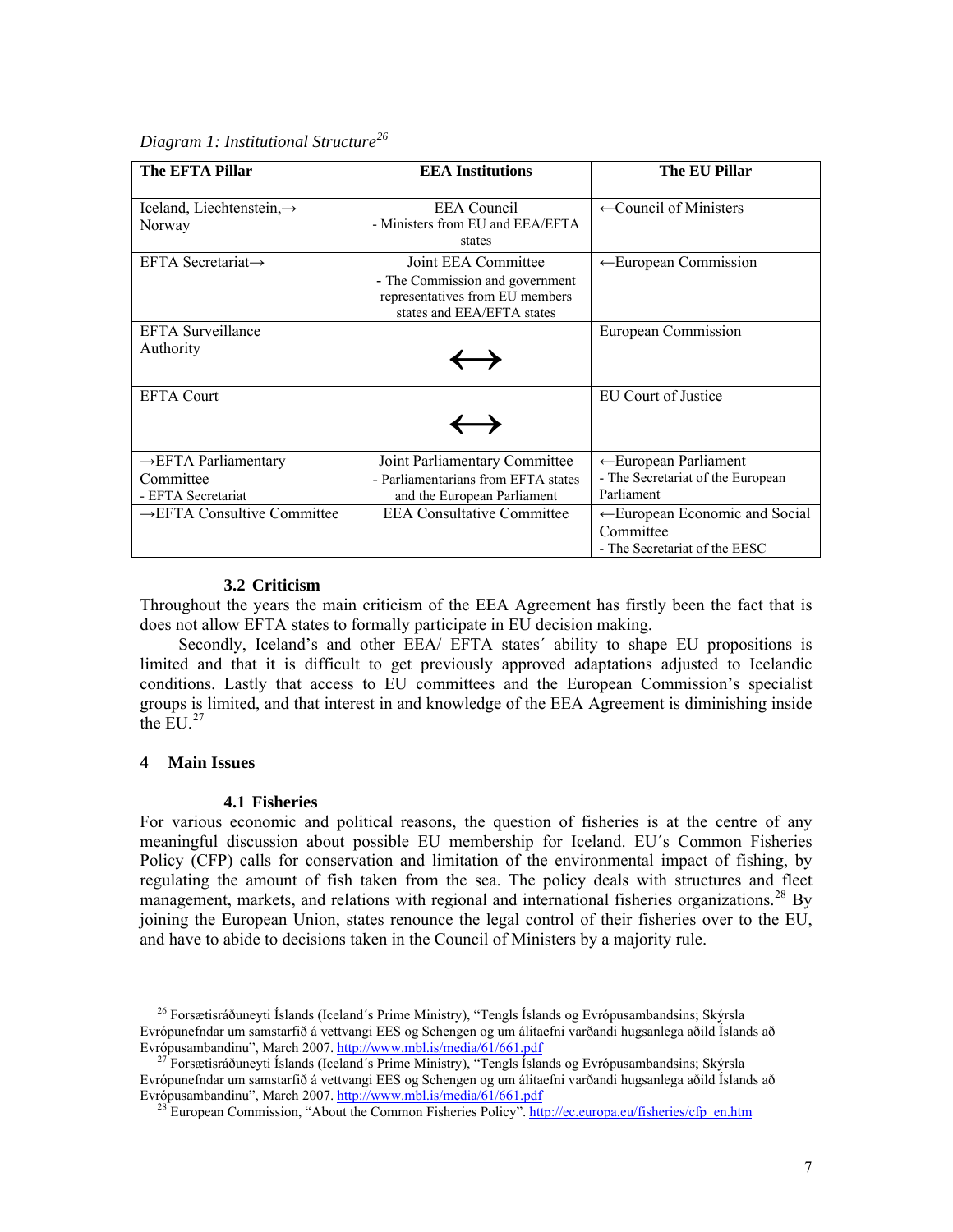Although the EEA Agreement does not cover fisheries it affects the Icelandic fishing industry since it entails common rules for, amongst other things, production, the treatment of the fish on board, equipment, accommodation for workers and working hours.

 The fishing industry is Iceland's most important export industry, representing around 57% of total export value in the year of 2005.<sup>[29](#page-7-0)</sup> Fisheries and fisheries production accounted for 6, 8% of total GDP in 2005.<sup>[30](#page-7-1)</sup> The total fishing in 2005 amounted to over 1.667.000 tons<sup>[31](#page-7-2)</sup>, making Iceland one of the biggest fisheries nation in the world, with 1.8% of the total in tons.<sup>[32](#page-7-3)</sup> Around 75% of Iceland's fisheries exports went to EU member states in 2005<sup>[33](#page-7-4)</sup>, and Iceland was the second biggest importer of fishing products into the EU in 2004, claiming 8.3% of the total.<sup>[34](#page-7-5)</sup>

 The utilization of fishing resources is and has been one of the most important factors of Iceland's economic independence. Based on that fact the Icelandic government feels that only Icelanders themselves should have legal custody over the fish stocks, as well as over agreements with other nations regarding fisheries from fishing stocks around Iceland.<sup>[35](#page-7-6)</sup> The Icelandic Government also thinks it is important that a predominant part of Icelandic fishing companies are owned by Icelanders, so that the proceeds benefit the Icelandic nation in the best way it can. For that reason an emphasis was put on keeping fisheries and investment in fisheries outside the EEA Agreement back in 1993.<sup>[36](#page-7-7)</sup>

#### **4.2 Agriculture**

Agriculture is also a subject for discussion when addressing Iceland's potential entry into the EU. As formerly mentioned the EEA Agreement does not cover agriculture, but Iceland does have bilateral agreements with the EU covering trade with some agricultural products. If Iceland would become a member of the EU it would be obligated to trade freely with agricultural products with other EU member states. This would most likely lead to a downturn and income loss for the domestic agricultural industry, since increased competition would lead to a loss of market share for domestic production.<sup>[37](#page-7-8)</sup>

 The Icelandic state supports agricultural production in the form of subsidies. There is the possibility to negotiate with the EU how this domestic support would be exerted, if Iceland were to join the EU. Likely effects of the elimination of tariffs include substantial price cuts, resulting in lower prices for consumers and lower profits for producers. The exact effect this will have on agricultural production in Iceland depends on how large these price cuts will be and whether additional subsidies will be directed towards agricultural production. According to a report on the Icelandic agricultural industry published by the Icelandic Ministry of Foreign affairs in 2003,

29 Hagstofa Íslands (Iceland's Statistical Bureau), "Utanríkisverslun, nr. 2006:1", 2006.

30 Hagstofa Íslands (Iceland's Statistical Bureau), "Landsframleiðsla 2005 – bráðabirgðatölur", 2006.

<span id="page-7-1"></span><span id="page-7-0"></span>31 Hagstofa Íslands (Iceland's Statistical Bureau), "nr. 5/2006", 2006.

<span id="page-7-2"></span><http://www.hagstofa.is/?PageID=95&NewsID=1777>

<span id="page-7-3"></span><sup>&</sup>lt;sup>32</sup> Hagstofa Íslands (Iceland's Statistical Bureau), "Afli erlendra ríkja við Ísland 2004 og 2005 og heimsaflinn 2004". Hagtíðindi –sjávarútvegur, nr. 1:2007, January 16, 2007.<http://www.hagstofa.is/lisalib/getfile.aspx?ItemID=5870>

<span id="page-7-4"></span>33 Hagstofa Íslands (Iceland's Statistical Bureau), "Utanríkisverslun með vörur 2005", 2006". Hagtíðindi – utanríkisverslun, nr. 1:2006, May 16, 2006. <http://www.hagstofa.is/lisalib/getfile.aspx?ItemID=4266>

<span id="page-7-5"></span><sup>&</sup>lt;sup>34</sup> European Union, "EU's import of fishery products from extra-EU 2004". [http://ec.europa.eu/fisheries/stat\\_import/statistics\\_imports\\_en.pdf](http://ec.europa.eu/fisheries/stat_import/statistics_imports_en.pdf)

<span id="page-7-6"></span>35 Forsætisráðuneyti Íslands (Iceland´s Prime Ministry), "Tengls Íslands og Evrópusambandsins; Skýrsla Evrópunefndar um samstarfið á vettvangi EES og Schengen og um álitaefni varðandi hugsanlega aðild Íslands að Evrópusambandinu", March 2007. <http://www.mbl.is/media/61/661.pdf>

<span id="page-7-7"></span>36 Utanríkisráðuneyti Íslands (Ministry of Foreign Affairs), "Fiskveiðiauðlindin. Ísland og Evrópusambandið", 2004. <http://www.utanrikisraduneyti.is/media/Frettatilkynning/Sjavarutvegsskyrsla.pdf>

<span id="page-7-8"></span>37 Forsætisráðuneyti Íslands (Iceland´s Prime Ministry), "Tengls Íslands og Evrópusambandsins; Skýrsla Evrópunefndar um samstarfið á vettvangi EES og Schengen og um álitaefni varðandi hugsanlega aðild Íslands að Evrópusambandinu", March 2007. <http://www.mbl.is/media/61/661.pdf>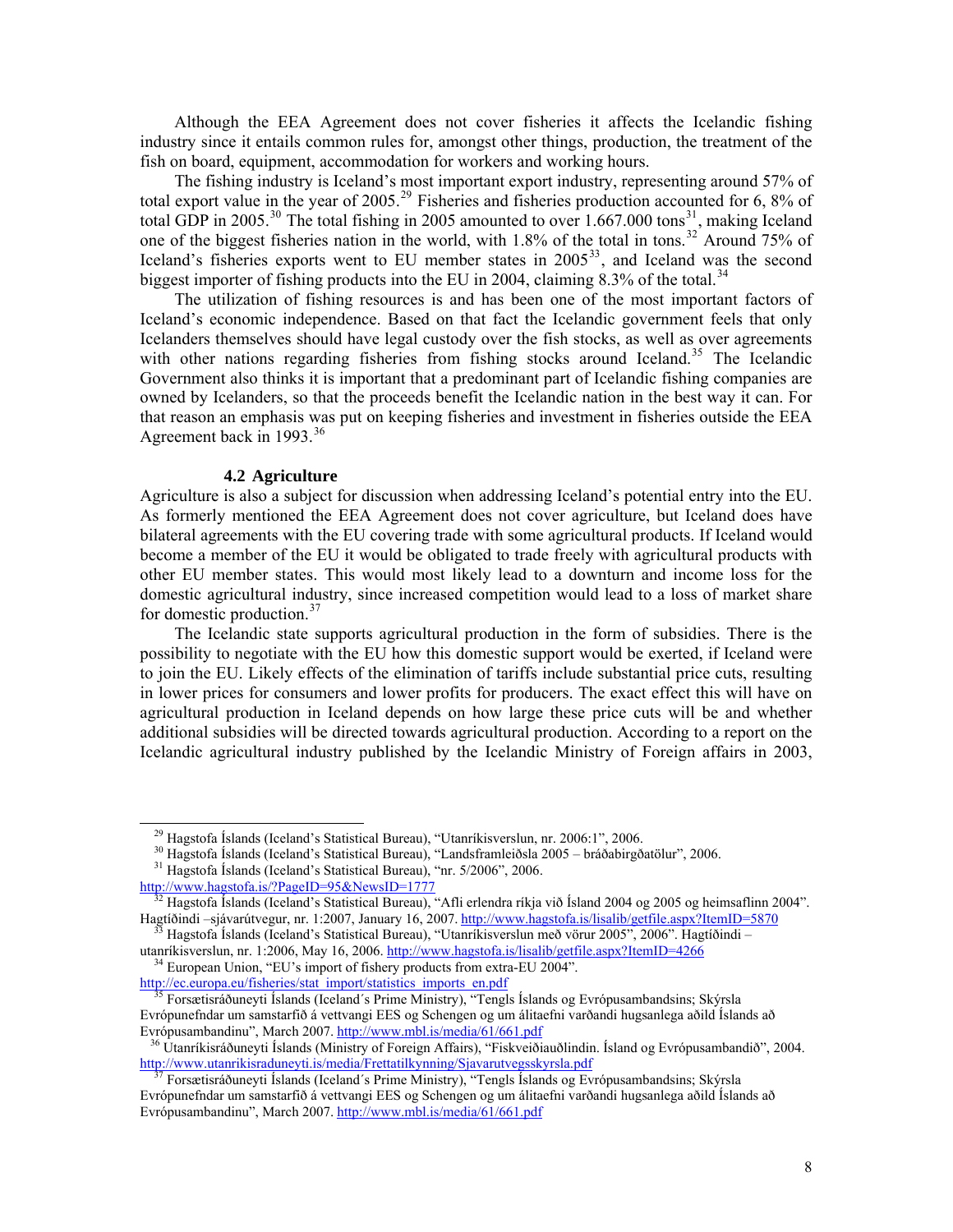dairy production would most likely decrease somewhat if Iceland were to join the EU, as well as poultry, pork, beef and lamb production.<sup>[38](#page-8-0)</sup>

At this time, the Icelandic agriculture would be better off outside the European Union, given that the system of subsidies stays the same. Membership could all the same possibly entail new opportunities and better exporting markets.[39](#page-8-1)

#### **4.3 The Euro**

The Icelandic krona (ISK) is the smallest free market currency in the world. Fluctuations in the value of the ISK over the last two years led to discussions on Iceland adopting the euro, without becoming a member of the European Union. Iceland´s Prime Minister early last year claimed that there were no legal obstacles to Iceland becoming a member of the EU´s Monetary Union (EMU), political views within the EU impeded the country´s ability to join the EMU without being a member of the EU.<sup>[40](#page-8-2)</sup> EU's spokeswoman Amelia Torres confirmed the Prime Minister's speculations last January in an interview for the Icelandic National Broadcasting Service, by stating that the euro was an impenetrable part of the European Union and that only members states had the possibility to adopt it.

 Furthermore that state´s economies had to fulfill strict conditions to be able to join the EMU and that the Union would neither recommend nor incourage outside states to unilaterally decide to adopt it. [41](#page-8-3)In 1992 the Treaty of Maastricht established EMU, the European Union's *Economic and Monetary Union*. The objective of a common currency for EU member states is to remove the final hurdle for the functioning of the Internal Market, eliminate currency fluctuations and create a single, larger, deeper and more liquid financial market.<sup>[42](#page-8-4)</sup> Today thirteen out of the  $27$ member states have adopted the euro. Denmark got a special exemption from participation in the EMU, and Sweden and the United Kingdom decided not to participate for now. Many of the newest member states which joined the EU in 2004 are working on fulfilling EMU´s requirements.<sup>[43](#page-8-5)</sup> For a country to be able to adopt the euro it needs to become a member of the Economic and Monetary Union. A few small states do however, with the permission of the EU, use the euro without being members of the EMU.<sup>[44](#page-8-6)</sup> Member states wishing to adopt the euro have to meet certain public finance requirements and furthermore public debt has to be constrained.

 The country's currency exchange rate has to be stable, defined as two years in the Exchange Rate Mechanism<sup>[45](#page-8-7)</sup> without devaluation and without severe tensions and volatility. The budget deficit can not be more than 3% of GDP and public debt has to be lower than 60% of GDP. Long-term price stability is required, defined as inflation of no more than 1.5% points higher than the average of the lowest three EU member states over the previous 12 months. Lastly long-term interest rates also have to be stable.<sup>[46](#page-8-8)</sup>

 $\overline{a}$ 

<sup>44</sup> European Commission, "The euro: Our Currency".

<span id="page-8-0"></span>38Utanríkisráðuneyti Íslands (Ministry of Foreign Affairs), "Íslenskur landbúnaður í alþjóðlegu umhverfi", 2003. <http://www.utanrikisraduneyti.is/media/Skyrslur/IslenskurLandbunAlthjodaumhverfi.pdf>

 $\frac{39}{39}$  Ibid.

<span id="page-8-2"></span><span id="page-8-1"></span>40 Morgunblaðið, "Ekkert því til fyrirstöðu lagalega að Ísland gangi í EMU", March 13, 2006. <http://mbl.is/mm/vidskipti/frett.html?nid=1190155>

<span id="page-8-3"></span> $\frac{41}{41}$  Morgunblaðið, "ESB telur þjóðir ekki geta tekið upp evru án aðildar að sambandinu", January 1st, 2007. <http://mbl.is/mm/frettir/innlent/frett.html?nid=1246288>

<span id="page-8-4"></span><sup>&</sup>lt;sup>42</sup> Bomberg, E. and Stubb, A., "The European Union: How does it work?", 2004. United States: Oxford University Press.

<span id="page-8-5"></span>43 Fastanefnd framkvæmdastjórnar ESB gagnvart Íslandi og Noregi, "Evran – Nýr gjaldmiðill Evrópu", <http://www.esb.is/policies/emu.htm>

<span id="page-8-6"></span>[http://ec.europa.eu/economy\\_finance/euro/world/euro\\_world\\_main\\_en.htm](http://ec.europa.eu/economy_finance/euro/world/euro_world_main_en.htm)

<span id="page-8-7"></span>ERM: The European Exchange Rate Mechanism is a system which was introduced by the European Community as part of the European Monetary System (EMS), to reduce exchange rate variability and achieve monetary stability in Europe, in preparation for Economic and Monetary Union and the introduction of the euro.

<span id="page-8-8"></span><sup>&</sup>lt;sup>46</sup> European Central Bank, "Convergence Criteria". <http://www.ecb.eu/ecb/orga/escb/html/convergence-criteria.en.html>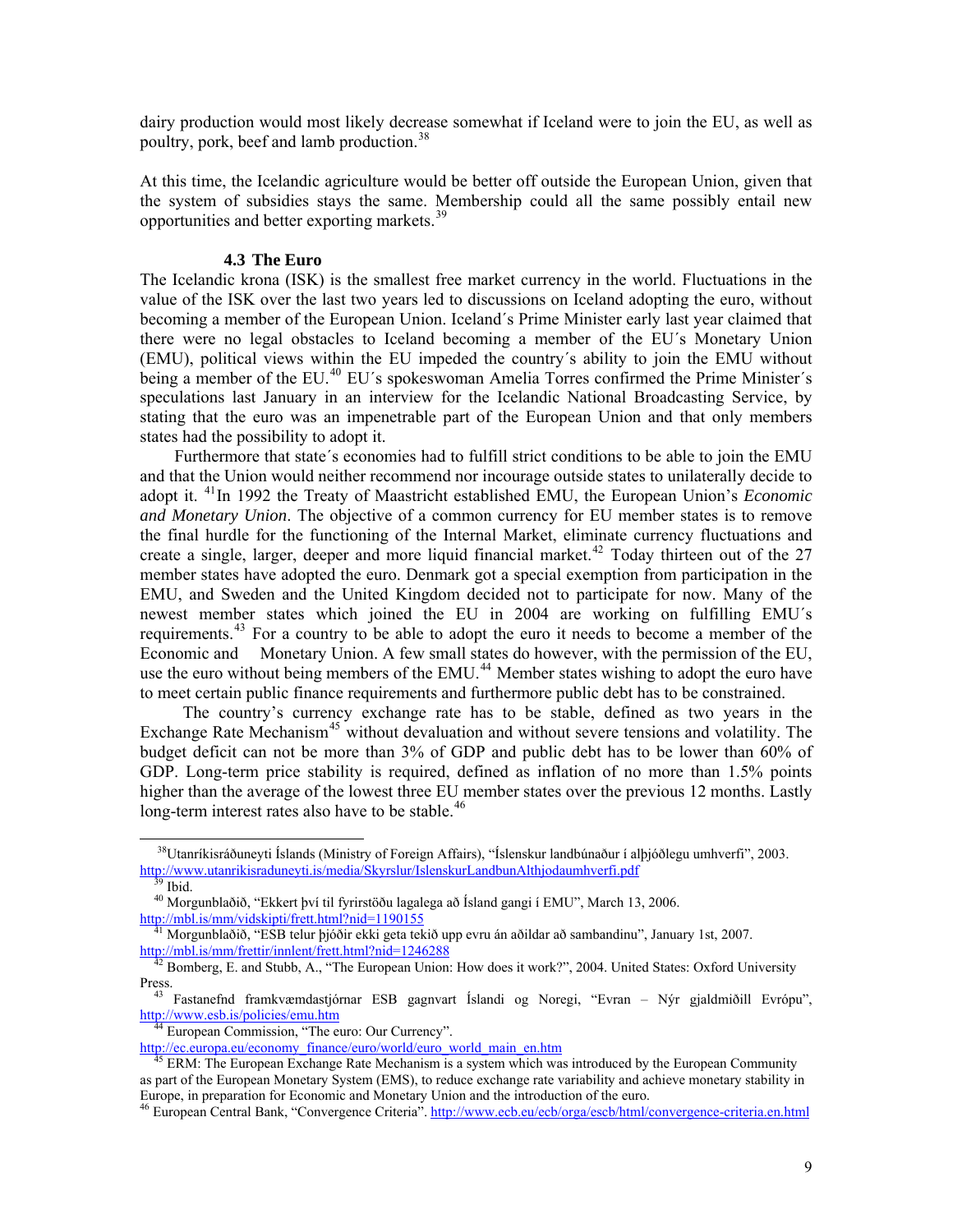A Committee formed by the Icelandic Chamber of Commerce did a report on the Icelandic economy and the balance of the Icelandic krona last summer. According to the report there are two realistic options for Iceland regarding currency affairs. One would be to hold on to the independent currency given the experience so far, and the other to adopt the euro by becoming a member of the EMU, after joining the European Union. The report claims that adopting the euro would however not solve the problems facing the Icelandic economy, that the effects of substantial procedural changes in the country´s housing market, and big energy and industrial projects have to be considered. The policies in these areas have to take into account the country´s general exchange rate policy, and be fragmented and timed accordingly.<sup>[47](#page-9-0)</sup>

 Iceland could not adopt the euro until two years after it would become a member of the EU, given that it would fulfill all legal and economical requirements by then. At the moment it fulfills requirements regarding the budget deficit and public debt, but not interest rates and inflation, which are too high. $48$ 

### **5 The Future of the EEA Agreement**

At this point in time the EEA Agreement's future outlook is promising. Both parties are living up to their commitments and the likelihood of the EU denouncing the agreement is very low, especially giving the fact that it would need the consent of all EU members states to do so. If Norway were however to join the EU, EEA/ EFTA institutions would become more difficult and expensive to maintain, especially the EFTA Surveillance Authority and the EFTA court. Norwegian authorities do however not plan to join the EU at this time and the present government does not have EU membership on its agenda.<sup>4</sup>

### **6 The Schengen Agreement**

The Schengen Agreement calls for removing all border controls among its signatories and was signed in 1985 by France, Germany, and the Benelux countries. Its implementation was delayed for several years, partly because of the difficulty of organizing the information system and partly for political reasons.<sup>[50](#page-9-3)</sup>

 The Agreement gradually included most EU member states, plus EFTA countries Iceland and Norway, and formally became a part of the European Union under the terms of the 1997 Amsterdam Treaty.<sup>[51](#page-9-4)</sup> Iceland and Norway are members of the Nordic Passport Union<sup>[52](#page-9-5)</sup> and could therefore not be left out of Schengen when Sweden, Finland and Denmark, as EU members states, became signatories of the Schengen Agreement in 1996. Iceland and Norway have thus been associated with the development of the agreement since then and although they did not have voting rights on the Schengen Executive Committee, they could express their opinion and formulate proposals.<sup>[53](#page-9-6)</sup> Today they continue to participate in the drafting of new Schengen legal

<span id="page-9-0"></span>47 Morgunblaðið, "Tveir kostir taldir raunhæfir í gengismálum", July 27, 2006. http://mbl.is/mm/vidskipti/frett.html?nid=1214348

<span id="page-9-1"></span>48 Forsætisráðuneyti Íslands (Iceland´s Prime Ministry), "Tengls Íslands og Evrópusambandsins; Skýrsla Evrópunefndar um samstarfið á vettvangi EES og Schengen og um álitaefni varðandi hugsanlega aðild Íslands að Evrópusambandinu", March 2007. <http://www.mbl.is/media/61/661.pdf>

 $49$  Ibid.

<span id="page-9-3"></span><span id="page-9-2"></span><sup>&</sup>lt;sup>50</sup> Dinan, D., "Ever Closer Union: An Introduction to European Integration", 2005. United States of America: Lynne Rienner Publishers Inc.

<span id="page-9-4"></span><sup>&</sup>lt;sup>51</sup> Bomberg, E. and Stubb, A., "The European Union: How does it work?", 2004. United States: Oxford University Press.

<span id="page-9-5"></span><sup>&</sup>lt;sup>52</sup> The Nordic Passport Union allowed citizens of the Nordic countries to cross approved border districts without carrying and having their passport checked.

<span id="page-9-6"></span> $53$  Europe: EU Press Room, "The Schengen acquis and its integration into the Union". <http://europa.eu/scadplus/leg/en/lvb/l33020.htm>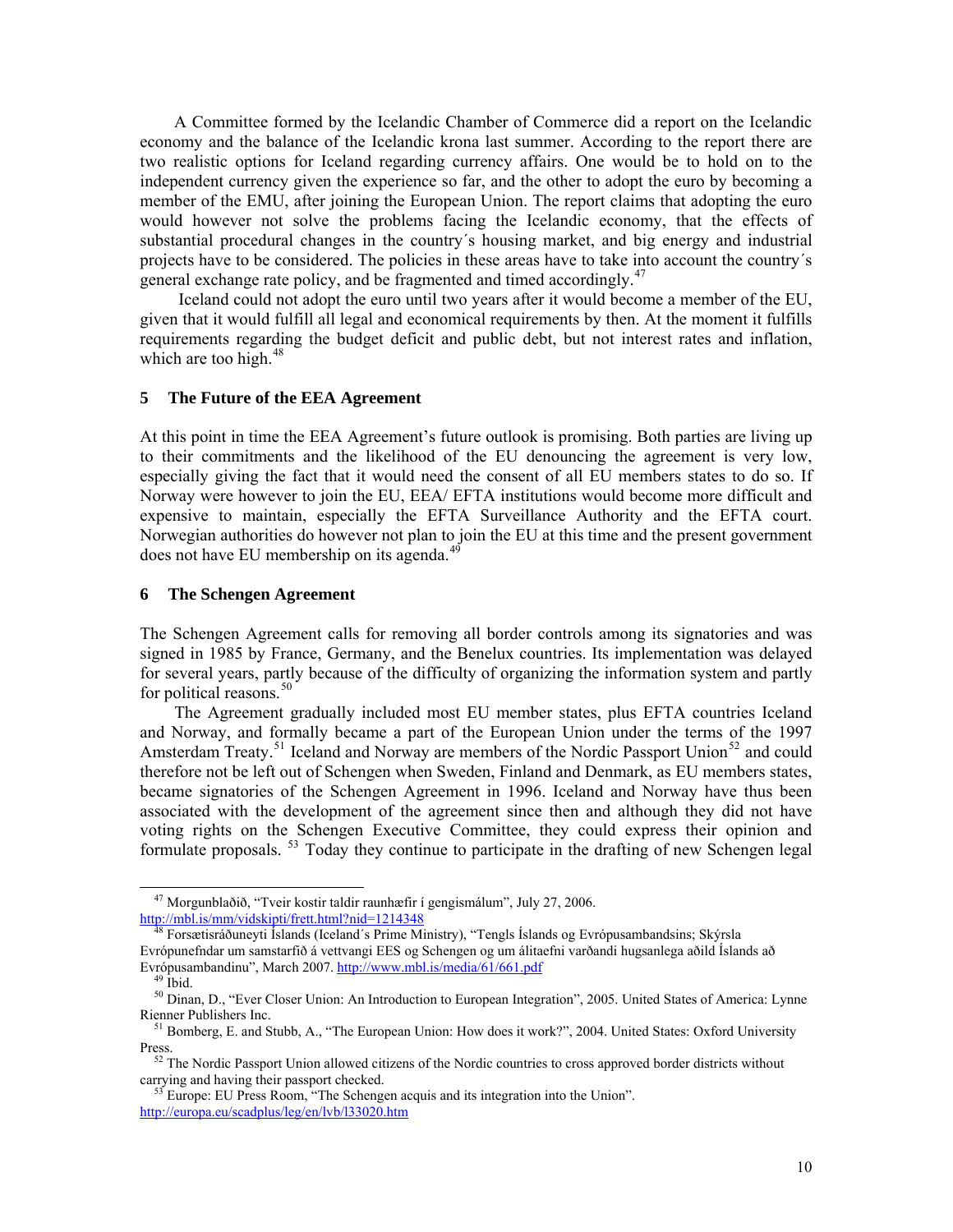instruments that will be adopted by EU Member States, but also apply to Iceland and Norway. This alliance takes the form of a joint committee outside the EU framework, made up of representatives from the Icelandic and Norwegian Governments as well as members of the European Council and the Commission.<sup>[54](#page-10-0)</sup>

 The Agreement launched a long set of negotiations to identify and implement a series of measures necessary to abolish internal frontiers and establish a common external border around the signatory states. Major challenges included setting visa requirements, dealing with asylum applications, combating illegal immigration, improving police cooperation in order to counter terrorism and other crime, and physically reconfiguring airports in order to segregate passengers traveling within the Schengen area from those on other flights.<sup>[55](#page-10-1)</sup> The Single European Act should have made the Agreement unnessesary but three members states, Britain, Ireland and Denmark did not fully agree on the call for unrestricted travel. Key issues and features of the Schengen Agreement include visas, illegal immigration, police cooperation, asylum, judicial cooperation, the Schengen Information System (SIS) and institutional structure.<sup>5</sup>

 The Schengen Agreement is changing substantially at the moment, partly because of recent EU enlargements which expand the Schengen area, and partly because of new technologies to register and use information on the basis of electronic passports. The issuing of visas for the whole Schengen area will most likely occur at one place in the future, to protect as well as possible its outward borders. [57](#page-10-3)

#### **7 Conclusion/ Prospects**

It is clear that Iceland will not become a member of the European Union in the nearest future. The biggest obstacle today is the Common Fisheries Policy, given that Iceland will simply not consider giving up the right to control its fisheries. The utilization of fishing resources is and has been one of the most important factors of Iceland's economic independence. Based on that fact the Icelandic government feels that only Icelanders themselves should have legal custody over the fish stocks, as well as over agreements with other nations regarding fisheries from fishing stocks around Iceland.<sup>[58](#page-10-4)</sup> Since Iceland has bilateral agreements with the EU covering free trade with fisheries products, making Iceland the second biggest importer of fishing products into the EU in  $2004<sup>59</sup>$  $2004<sup>59</sup>$  $2004<sup>59</sup>$ , there is no real need for Iceland to become a member of the EU and the CFP. Today the EEA Agreement favours Iceland´s national interests very well and most Icelanders simply see no reason the rock the boat. At the political front, only one of the parties represented in the Parliament, the Social Democrats, support EU membership. The largest political party, the Independence Party, on the other hand sees no reason to apply. Whether changes in the future will make that necessary remains to be seen. That could possibly include economic changes, whether it simply becomes necessary for Iceland to give up the Icelandic krona and adopt the euro, for the purpose of economic stability. Or if Norway joins the EU and it becomes too difficult and expensive to maintain the EEA/ EFTA framework. Only time will tell how these things will turn

54 Ibid.

<span id="page-10-1"></span><span id="page-10-0"></span>55 Dinan, D., "Ever Closer Union: An Introduction to European Integration", 2005. United States of America: Lynne Rienner Publishers Inc.

 $56$  Ibid.

57 Morgunblaðið, "Schengen tekur miklum breytingum", July 25, 2006.

<span id="page-10-4"></span><span id="page-10-3"></span><span id="page-10-2"></span><http://mbl.is/mm/frettir/innlent/frett.html?nid=1214113><br><sup>58</sup> Forsætisráðuneyti Íslands (Iceland´s Prime Ministry), "Tengls Íslands og Evrópusambandsins; Skýrsla Evrópunefndar um samstarfið á vettvangi EES og Schengen og um álitaefni varðandi hugsanlega aðild Íslands að Evrópusambandinu", March 2007. <http://www.mbl.is/media/61/661.pdf>

<span id="page-10-5"></span>European Union, "EU's import of fishery products from extra-EU 2004". [http://ec.europa.eu/fisheries/stat\\_import/statistics\\_imports\\_en.pdf](http://ec.europa.eu/fisheries/stat_import/statistics_imports_en.pdf)